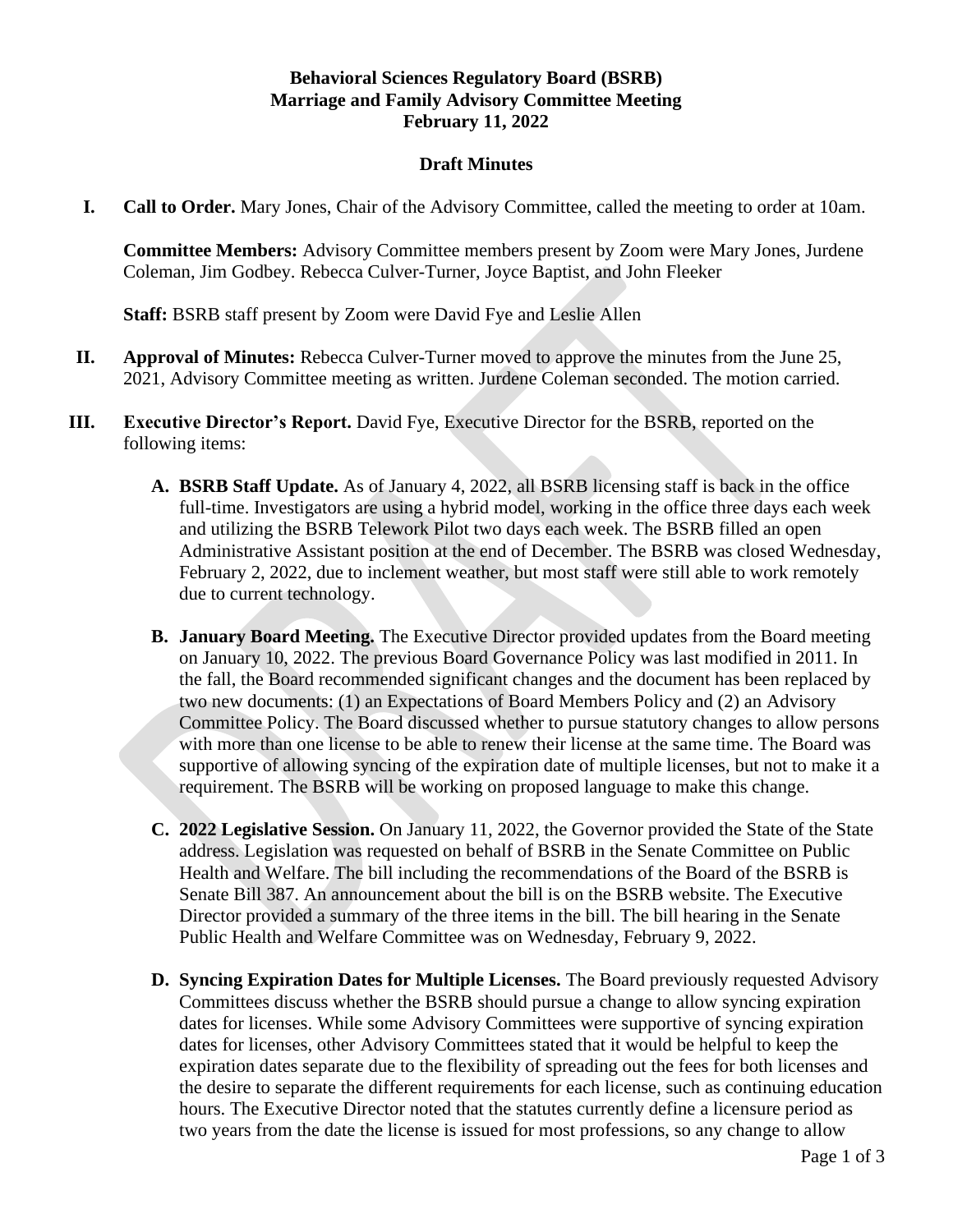adjustments to the expiration dates would need to be a change in statute, which would require language to be passed by the Legislature in a bill. Based on the discussions by the Board, the BSRB is moving forward with drafting language that would allow syncing of expiration dates to be an option, rather than a requirement.

- **E. Records of Deceased Practitioners.** Last year, Advisory Committees were asked to discuss whether their professions would prefer the Board add new statutory or regulatory language to address records of practitioners who pass away unexpected, when there is no logical custodian for those records. Based on the recommendations by the Advisory Committees and the discussions by the Board members, the BSRB is working on language to address this topic.
- **F. Budget Update.** The Governor's recommendation for the agency's budget was the same amount as the BSRB's revised estimates in FY 2022 and FY 2023. The budget for the BSRB was approved by the House Budget Committee and was reported out of House Appropriations Committee favorably with no changes. The agency's budget was heard by the Senate Transparency and Ethics Committee on Wednesday, February 9, 2022, and is scheduled to be reported out of the Senate Ways and Means Committee on Friday, February 11, 2022**.**
- **G. FARB Conference.** The Executive Director was recently invited to speak at the Federal Association of Regulatory Boards (FARB) annual conference in Fort Worth, Texas, on the topic of Public Protection Through Creative Access to Information.

## **IV. Old Business**

- **A. Continued Discussion on "In Residence" Educational Requirements.** At the previous Advisory Committee meeting, the Advisory Committee discussed that students from accredited and non-accredited programs must have completed half of their educational hours "in residence" at an academic institution. "In residence" is defined as at the same physical location in front of core faculty. Joyce Baptist moved to change the definition of "in residence" so that institutions accredited by the national accrediting body would no longer be required to have half of their hours "in residence," while non-accredited institutions would continue to have the requirement for half of their hours to be "in residence." Jim Godbey seconded the motion. The motion passed.
- **B. Supervision of Supervision Language.** The Chair of the Advisory Committee noted that the current Board-approved supervisor regulation requires 15 hours of training (noted as continuing education), however within the language for the continuing education regulation, supervision of supervision is not included under the list of approved continuing education activities. The continuing education regulation allows some supervision, but not explicitly supervision of supervision. The new language would say hands-on practice of supervision while receiving at least 8 hours of supervision of supervision. Jurdene Coleman moved to adopt the new language. Joyce Baptist seconded. The motion carried.
- **C. Continuing Education Language.** The Advisory Committee discussed adding standards to the regulations for continuing education to add 8 hours of supervision of supervision toward CEU totals. John Fleeker moved to change standards. Joyce Baptist seconded. The motion passed.